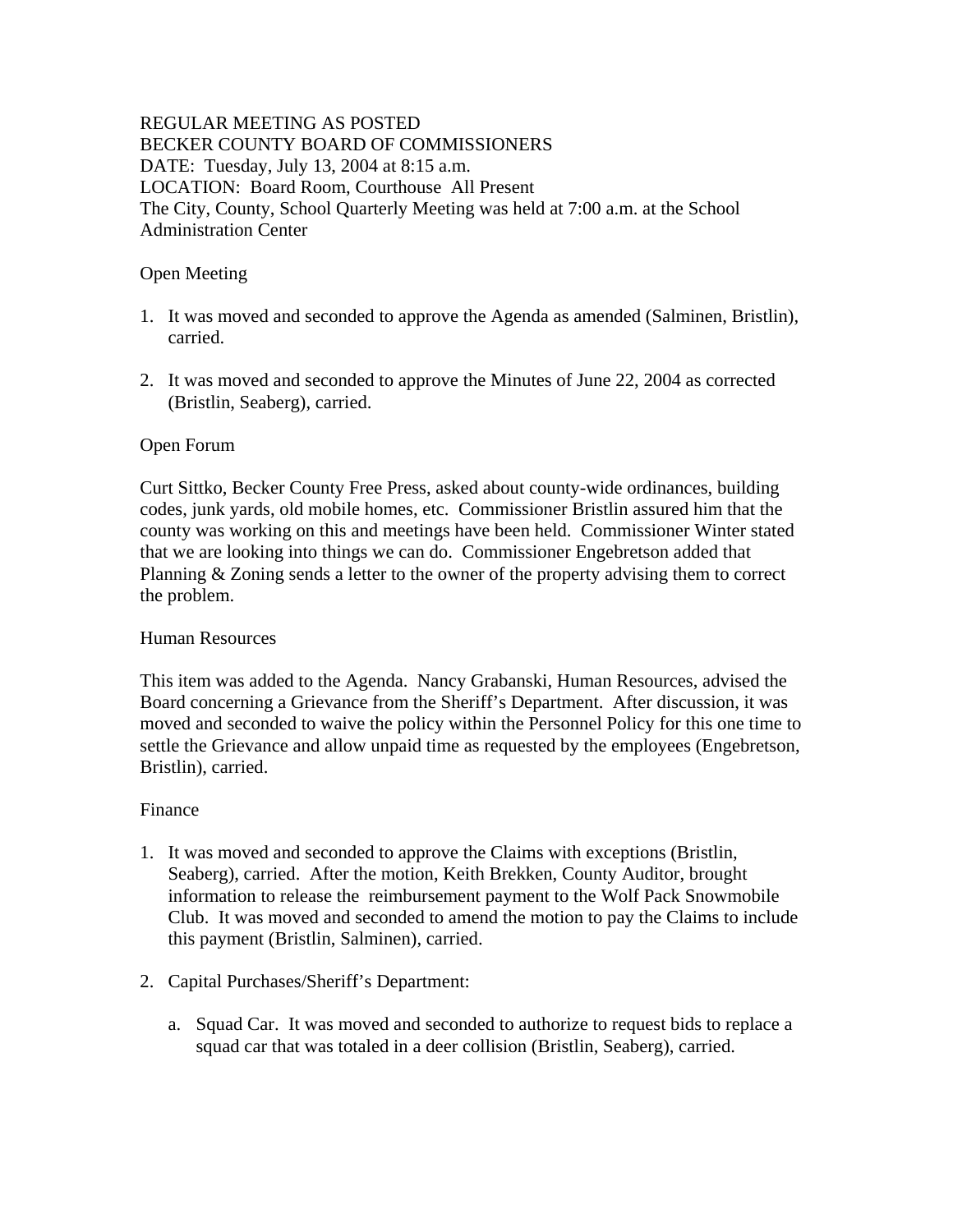- b. Portable Radio. It was moved and seconded to approve to purchase a Portable Radio to replace the old radio at the cost of approximately \$903.12 (Bristlin, Salminen), carried.
- 3. Capital Purchases/Human Services:
	- a. Computer Equipment. The computer purchase was recommended by the Finance Committee and will be addressed under Human Services on the agenda.
	- b. Transit Garage. It was moved and seconded to approve the request to continue the process and expend the  $$3,000$  as quoted by Lightowler, Johnson  $&$ Associates to produce drawings for the grant application to build a Transit Garage (Bristlin, Seaberg). The motion was withdrawn. After discussion, it was moved and seconded to approve the request to continue the process as drawings are required to submit to the State for the 80% grant reimbursement (Bristlin, Seaberg), carried. Commissioner Salminen and Commissioner Engebretson voting nay. Motion passed 3-2.
- 4. Capital Purchases/Transfer Station. This will be addressed under Environmental Services Agenda.
- 5. Personnel Request/County Auditor:
	- a. It was moved and seconded to pass Resolution No. 07-04-1B to fill a part-time Licensing Clerk position in the Auditor's Office, Motor Vehicle Department, due to a resignation (Salminen, Bristlin), carried.
- 6. Personnel Request/Human Services:
	- a. It was moved and seconded to continue with the process to hire a part-time temporary Social Worker, not to exceed 12 weeks (Salminen, Bristlin), carried.
- 7. Appraiser Request/County Assessor:
	- a. It was moved and seconded to authorize the Assessor to contact and use a commercial appraiser in the process of tax court (Salminen, Bristlin), carried.
- 8. Department Head Training was presented by the County Administrator and will be discussed under Commissioners on the Agenda.
- 9. Cash Comparisons and Investment Summaries were discussed.

Bid Review and Consideration

1. The bid opening for the Human Services Construction Project was held on July 8, 2004 at 2:00 p.m. at the Becker County Courthouse, Detroit Lakes, MN. The sealed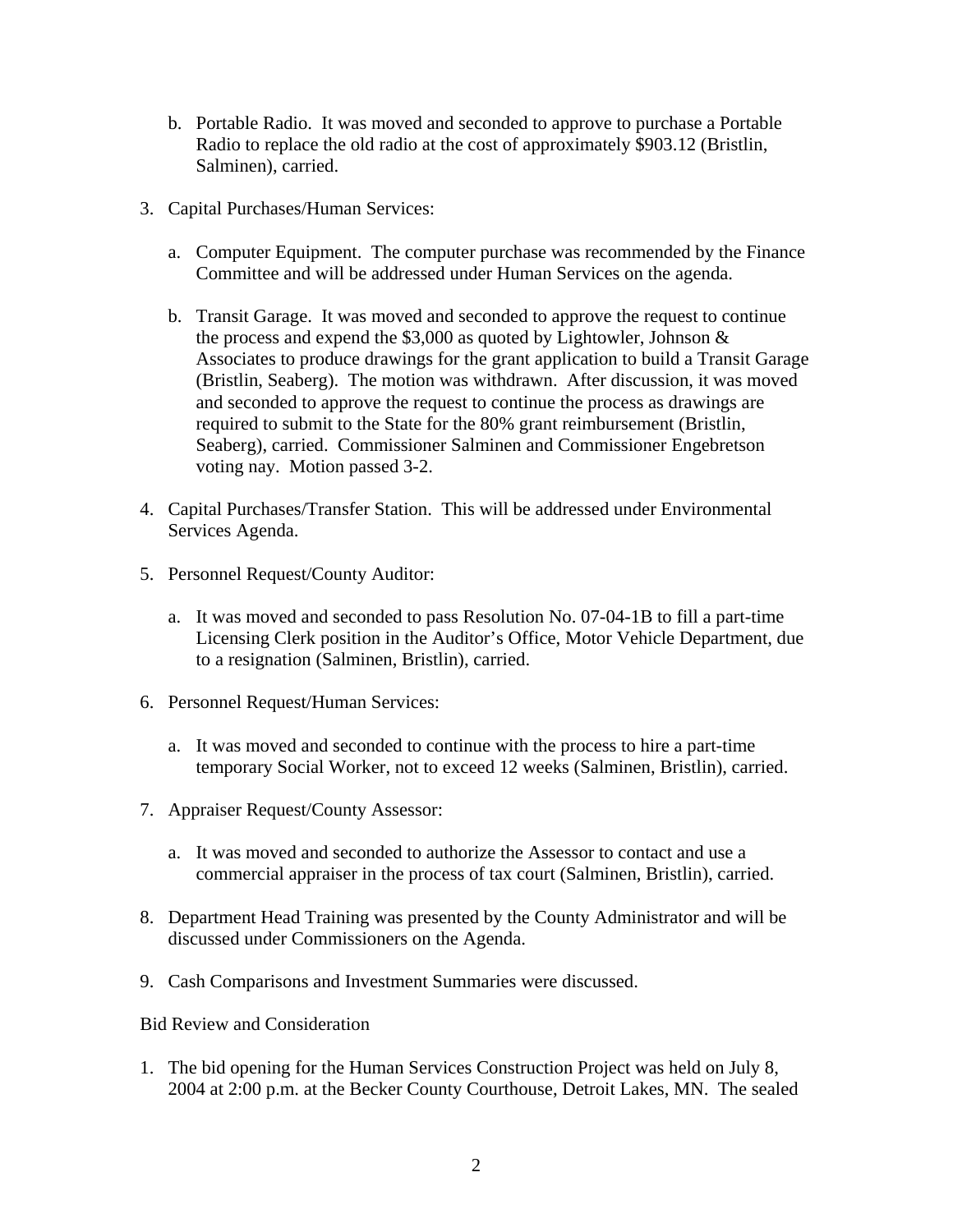bids were opened and reviewed and the low bidder is Comstock Construction at \$737,900 Base Bid and \$24,700 Alternate 1 Bid. Winton Johnson, Lightowler, Johnson & Assoc. Architects, recommended acceptance of this bid and the alternate bid. He answered concerns and questions from the County Board. It was moved and seconded to accept the low bid from Comstock Construction for the Base Bid and Alternate 1 Bid, with any change orders to be brought to the County Board for approval (Bristlin, Seaberg), carried.

## Auditor

1. It was moved and seconded to approve the Board of Equalization Minutes from June 15, 2004 and June 22, 2004 (Salminen, Bristlin), carried.

## Soil & Water

1. Brad Grant gave a report on Soil & Water activities for this year. It was moved and seconded to pass Resolution No. 07-04-1A supporting to adopt and begin implementation of the Otter Tail River Watershed Basin Plan (Engebretson, Bristlin), carried.

## Environmental Services

1. Transfer Station Proposals. Proposals were received to develop a plan to improve the safety and modifications to the Transfer Station. Two firms submitted proposals and the request before the Board is to accept the lowest priced qualified proposal. It was moved and seconded to accept the proposal from Lightowler, Johnson & Assoc. at \$4,800 (Bristlin, Seaberg), carried. Commissioner Engebretson and Commissioner Salminen voting nay. Motion passed 3-2.

# Human Services

- 1. It was moved and seconded to approve the Agenda as amended (Salminen, Bristlin), carried. The Transit Building Development Quote was addressed under Finance on the Agenda.
- 2. It was moved and seconded to approve the Transit Claims (Engebretson, Salminen), carried.
- 3. Lakeland Mental Health Center gave a presentation to update the Board on their programming.
- 4. It was moved and seconded to approve to hire a temporary part-time Social Worker not to exceed 12 weeks filling in for an employee on 12 week leave (Salminen, Bristlin), carried.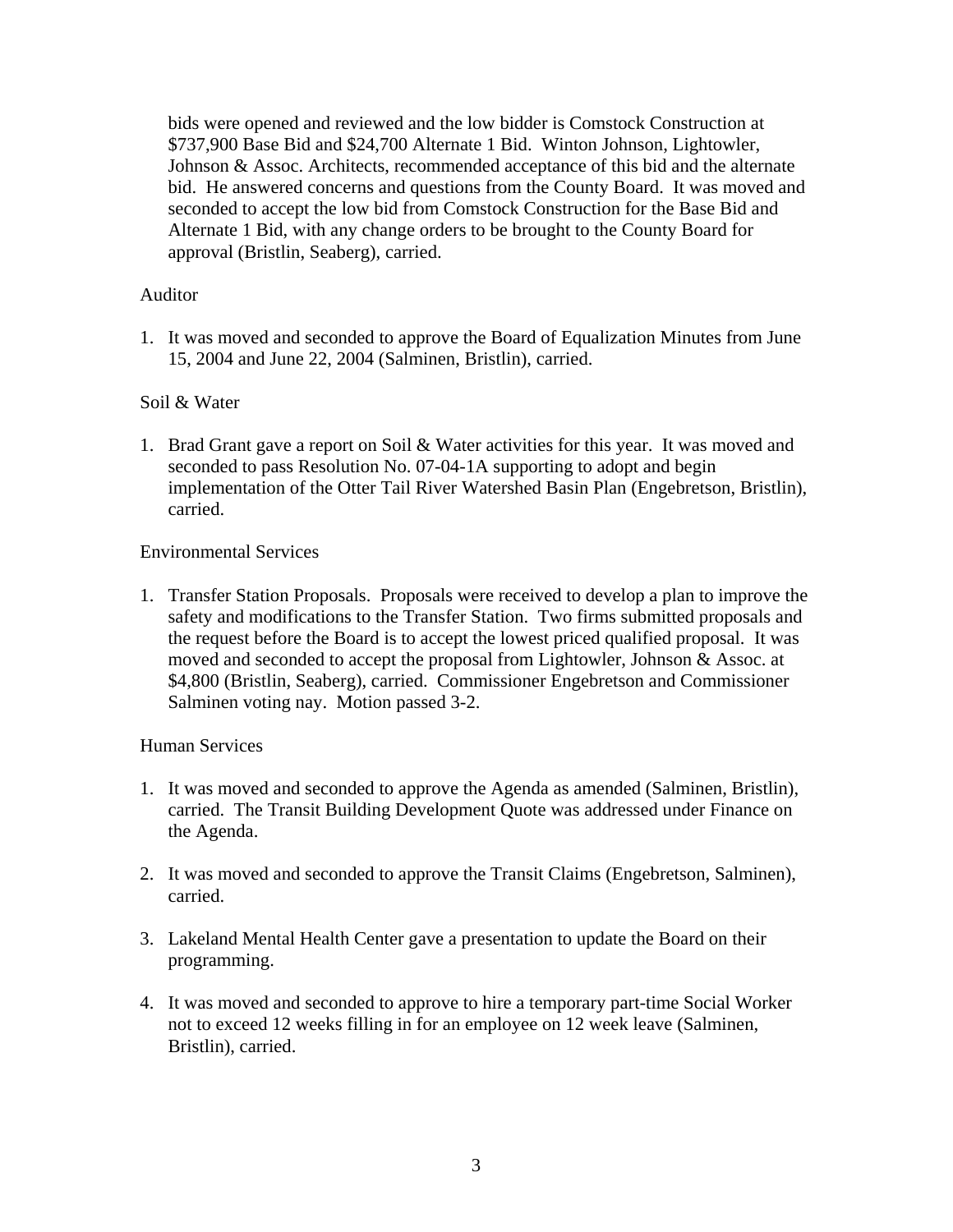- 5. It was moved and seconded to approve the Capital Purchase of Computer Equipment in the amount of \$1,372 (Bristlin, Salminen), carried.
- 6. It was moved and seconded to approve a purchase of service contract with Lutheran Social Services to provide Respite Care, Companion Services and Training (Engebretson, Salminen), carried.
- 7. It was moved and seconded to approve the following Purchase of Services Contracts: Caring Hands Home Care, New Dimensions Home Health Care, Inc. Fergus Falls, St. Mary's Regional Health Center and Hecla Inc. of Sauk Rapids (Salminen, Bristlin), carried.
- 8. It was moved and seconded to accept the Family Services, Adult Services & Probation Placement Reports (Salminen, Bristlin), carried.
- 9. It was moved and seconded to approve the Human Services Claims (Salminen, Bristlin), carried.
- 10. It was moved and seconded to send a Letter of Intent to the Multi-County Board of Health conveying the intent to operate the WIC Program starting January 1, 2005 (Salminen, Bristlin), carried.

## Commissioners

- 1. Appointments:
	- b. It was moved and seconded to appoint Marian Molberg to the Becker County Senior Council on Aging (Salminen, Bristlin), carried.
- 2. Meeting Attendance Approval:
	- a. Lakeland Mental Health Meeting on July 26 at 9:30 a.m. at the Lakeland Mental Health Center (Salminen, Bristlin), carried.
	- b. Senior Appreciation Dinner on July 27, and Senior Recognition at the County Fair on July 29 (Engebretson, Salminen), carried.
	- c. County Employee Picnic on July 15, from 5:00 to 7:00 p.m. at Dunton Locks Park (Engebretson, Bristlin), carried.
- 3. It was moved and seconded to go with the recommendation of the County Administrator and move forward with the Department Head Training presented by MCMA Executive Training Institute. The plan is for two department heads per year to attend the training and the first one-half of the tuition will be from the 801 Account, with the second one-half from the respective departments budgets (Engebretson, Bristlin), carried.
- 4. It was moved and seconded to send a letter to Erma Vizenor congratulating her on her recent appointment a Tribal Chair and inviting her to a County Board Meeting (Engebretson, Bristlin), carried.